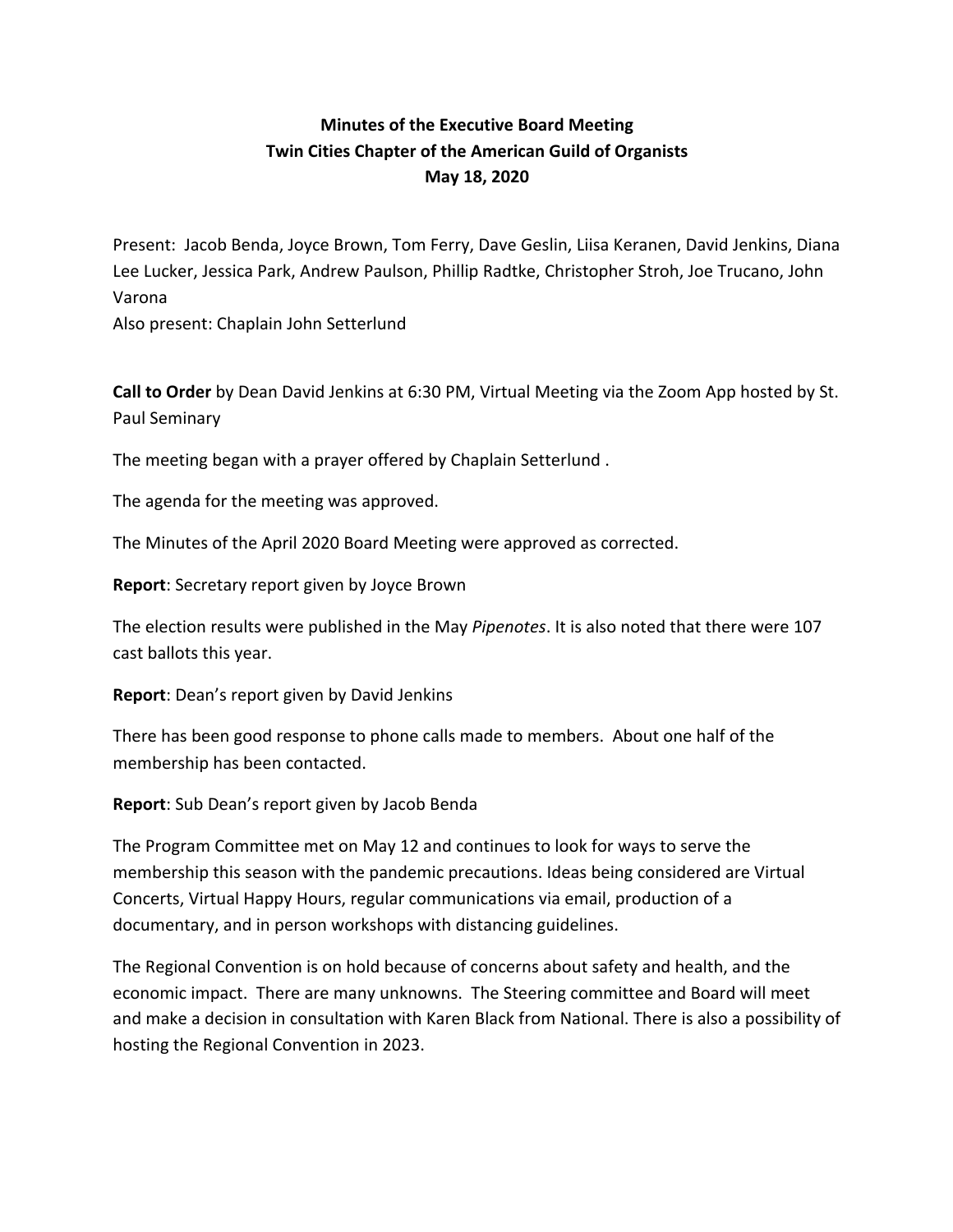**Motion**: Tom Ferry moved that the Board authorize the Steering Committee to make the decision on the Board's behalf regarding the 2021 Regional convention.

**Second**: Diana Lee Lucker

### **Motion carried**.

**Report**: *The Pipedreams* Scholarship Committee given by Diana Lee Lucker

The *Pipedreams* Scholarships currently have one student and one adult request for renewal. The committee met and decided to give the scholarships to them. The committee is in contact with the teachers and the \$1000 will be given when they resume their lessons.

**Motion**: Tom Ferry made a motion to accept and renew these scholarships.

### **Second**: Phil Radtke

#### **Motion carried**.

**Report**: Treasurer Report given by David Geslin.

There currently is 20K available for the Board to allocate this year. With the cancelled events this year and reduced publicity costs there is excess money. The Board has also been able to set aside excess money from previous years. Our secure financial position is possible because of the careful stewardship and excellent leadership from the Board and the Treasurer.

It is suggested that this money (\$20K) be used for renewing memberships for our chapter this year. Many members are currently laid off, facing reducing employment and reduced income. Members can pay their dues if they wish and those monies along with personal donations would go to a "Members Relief Fund". This fund would provide grants to those in need during this pandemic.

**Motion**: Tom Ferry moved that the Board approve the budget as presented with the grants process to be decided later.

**Second**: Joe Trucano.

#### **Motion carried**.

Discussion followed regarding including an increase in the chapter's donation to the *Pipedream*s program. It is felt that this is a very worthy cause and important to our profession.

**Amendment to the Motion**: Joyce Brown moved that the donation be increased to \$6000.

**Second**: Diana Lee Lucker